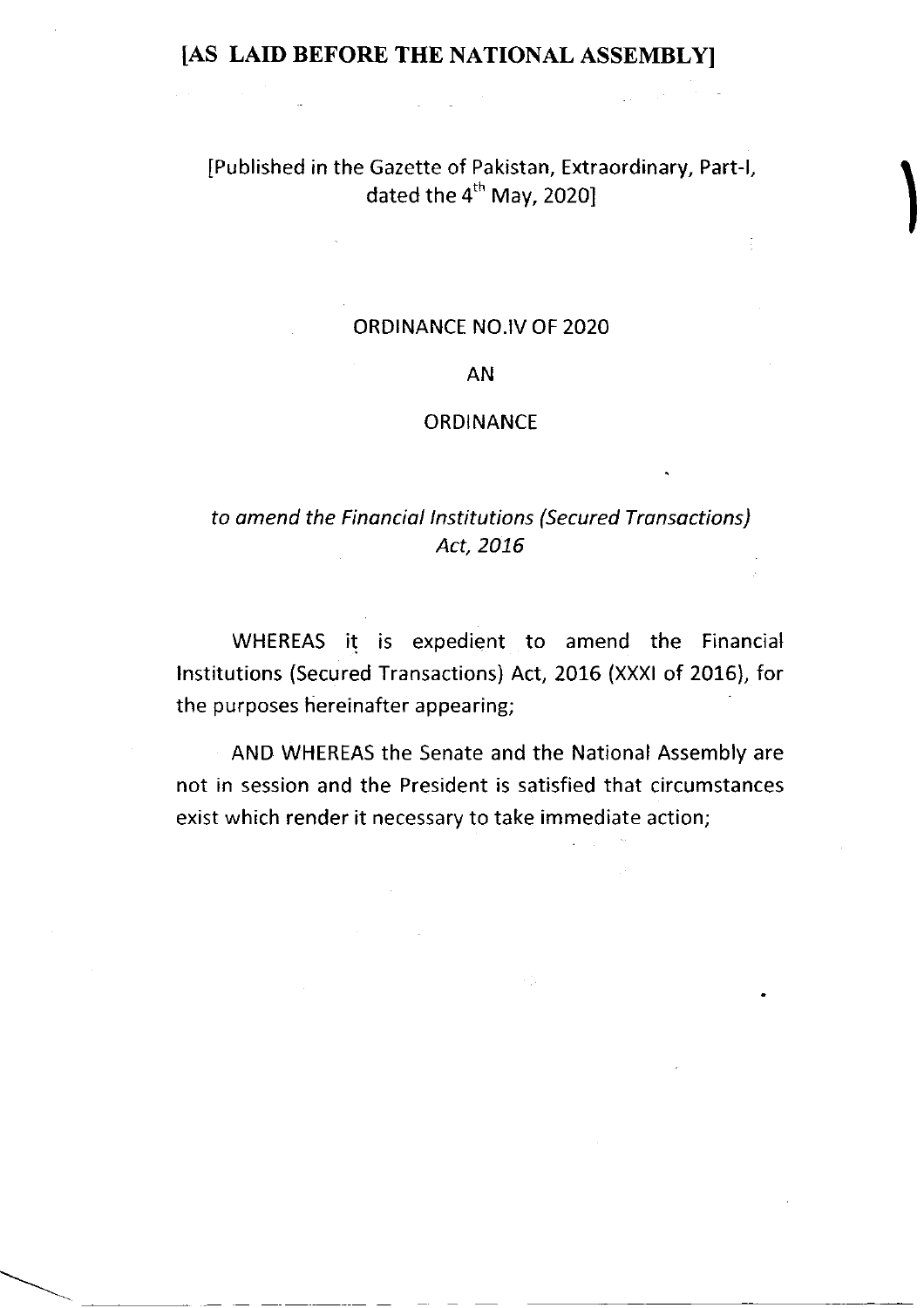NOW, THEREFORE, in exercise of powers conferred by clause (1) of Article 89 of the Constitution of the Islamic Republic of Pakistan, the President of the Islamic Republic of Pakistan is pleased to make and promulgate the following Ordinance:-

2

1. Short title and commencement.  $(1)$  This Ordinance shall be called the Financial Institutions (Secured Transactions) (Amendment) Ordinance, 2020.

(2) It shall come into force at once.

o

2. Amendment of section 1, Act XXXI of 2016.-In the Financial Institutions (Secured Transactions) Act, 2016 (XXXI of 2016), hereinafter referred to as the said Act, in section 1, in sub-section  $(3)$ , for the words "Federal" Govemment" the word "Commission" shall be substituted.

3. Amendments of section 2, Act XXXI of 2016.—In the said Act, in section 2, in sub-section  $(1)$ , –

- (a) after clause (i), the following new clause shall be inserted, narrely:-
	- "(ia) "acquisition security interest" means a security interest in tangible movable property which secures an obligation lo pay any unpaid portion of the purchase price of that property, or other credit extended to enable the customer to acquire rights in the property to the extent that the credit is used for that purpose;";
- (b) in clause (ii), after the words "after-acquired", the words " and future" shall be inserted;
- $(c)$  in clause (ix), after the word "goods" the words "and products" shall be inserted;
- (d) in clause  $(x)$ , for the expression "clause  $(7)$  of sub-section  $(1)$  of section 2 of the Companies Ordinance, 1984 (XLVII of 1984)" the expression "clause (17) of sub-section (1) of scction 2 of the Companies Act" shall be substituted;
- (e) after clause (x), amended as aforesaid, the following new clauses shall be inserted, namely:-
	- "(xa) "Companies Act" means the Companies Act, 2017 (XIX of 2017);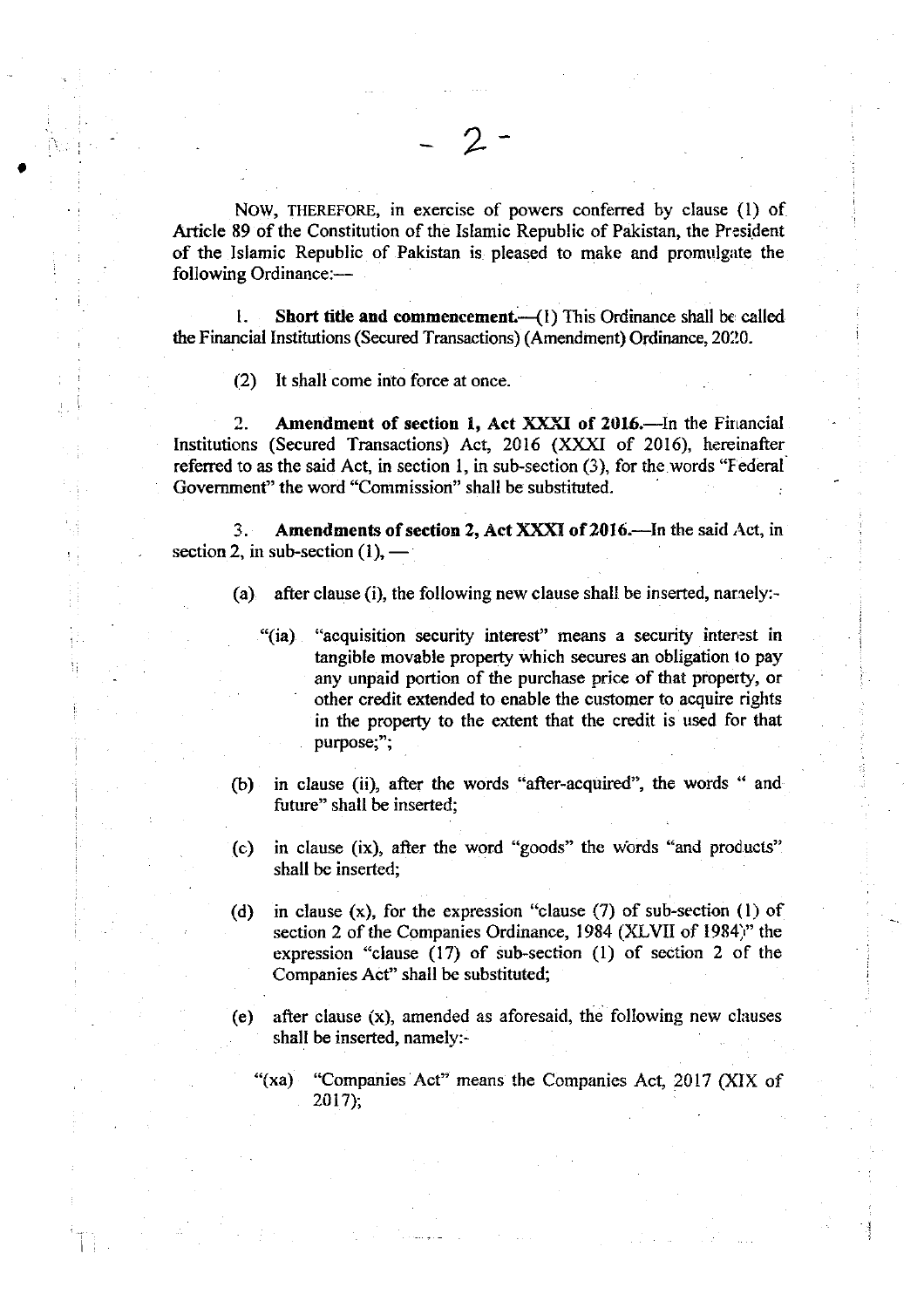- (xb) "Commission" shall have the same meaning as assigned to it under clause  $(g)$  of sub-section  $(1)$  of section 2 of the Securities and Exchange Commission of Pakistan Act, 1997 (XLII of  $1997$ );";
- (f) for clause  $(xx)$ , the following shall be substituted, namely:-
	- " $(xx)$  "financing statement" means the prescribed form to be filed in the register for the purposes of perfecting one or more security intcrests:";
- (g) ciause (xxi) shall be omitted;
- (h) in clause (xxii), for the expression "Companies Ordinance, <sup>1984</sup> (XLVIi of 1964), the expression "Conrpanies Act,2017 (XlX of  $2017$ " shall be substituted;
- (i) in clause (xxiii), for lhe expression "Companies Ordinance, <sup>1984</sup> (XLVII of 1984), the expression "Companies Act, 2017 (XIX of 2017)" shall be substituted;
- $(i)$  clauses (xxiv) and (xxxiii) shall be omitted;
- (k) for clause (xxxv), the following shall be substituted, namely:--
- "(xxxv) "possession of an electronic title document by a person" means the transfer of exclusive control of the electronic title document to that person in accordance with the procedures ,established by the system under which the electronic title document is issued;";
- 0) in clause (xxxvi), the words "or regulations" shall be omitted;
- (m) in clause (xxxvii), after the word and comma "exchange," the word "replacement" shall be inserted;
- (n) in clause (xliii), in sub-clause (b), for the expression "Companies Ordinance, 1984 (XLVII of 1984), the expression "Companies Act, 2017 (XIXof 2017)" shall be substituted;
- (o) for clause (xlvi), the following shall be substituted, namely:-
	- "(xlvi) "secured creditor" means a financial institution or a consortium of financial institutions in whose favour a security interest is created by the customer and in the case.of a security interest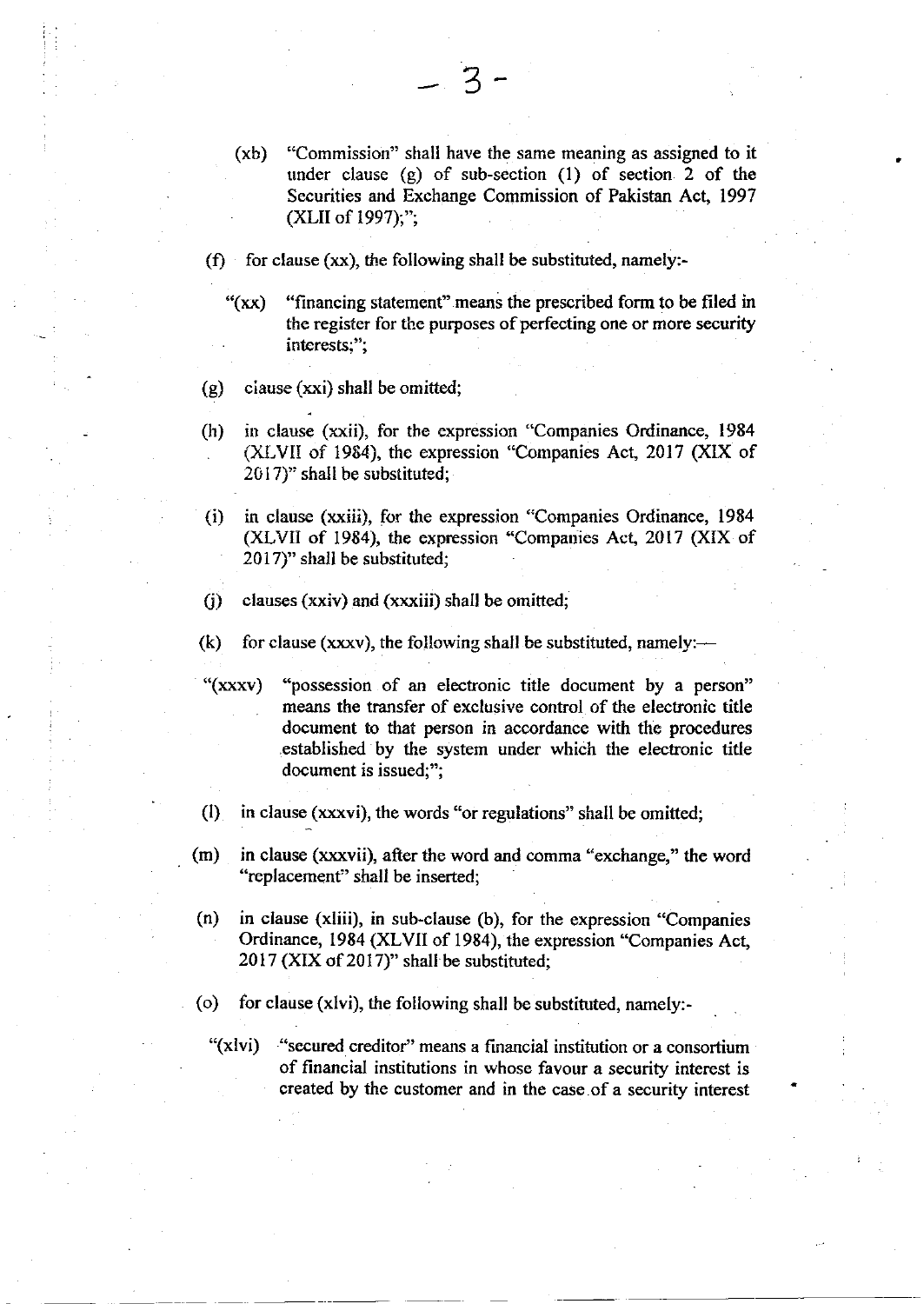that is an absolute assignment of receivables, the secured creditor is the assignee;";

(p) for clause (xlviii), the following shall be substituted, namely:—

+

"(xlviii) "security interest" means,—

(a) a right, title, encumbrance or interest of any kind upon movable property created or provided for by a security agreement in relation to a transaction that in substance secures the payment or performance of a customer's obligation without regard to the form of the transaction or the terminology used by the parties or the identity of the person who has title to the movable property, and includes any charge, mortgage, hypothecation, fixed charge, floating charge, assignment, lien, pledge, assignment of receivables by way of security and transactions under which a secured creditor retains title such as a finance lease, hire purchase agreement, sale and lease back arrangement, conditional sale agreernent and retention of title arrangement, having similar effect; and

(b) an absolute assignment of receivables;";

(q) after clause (xlviii), substituted as aforesaid, the following new clause shall be inserted, namely:-

"(xlviiia) "specified" means specified through regulations made by the Commission;"; and

 $(r)$  for clause (li), the following shall be substituted, namely:—

"(li) "title document" means a document in writing evidencing, title to goods which is, by law or custom, transferable by delivery (whether with or without endorsement) or control and includes a bill of lading, dock warrant, warehouse receipt, railway receipt, airway bill, truck receipts or similar record issued by a person in the business of transporting or storing goods;".

4. Amendment of section 5, Act  $\overline{XXXI}$  of 2016.—In the said Act, in section 5, in clause (b), for the word "pledge" the words "security interest that is perfected by possession of collateral" shall be substituted.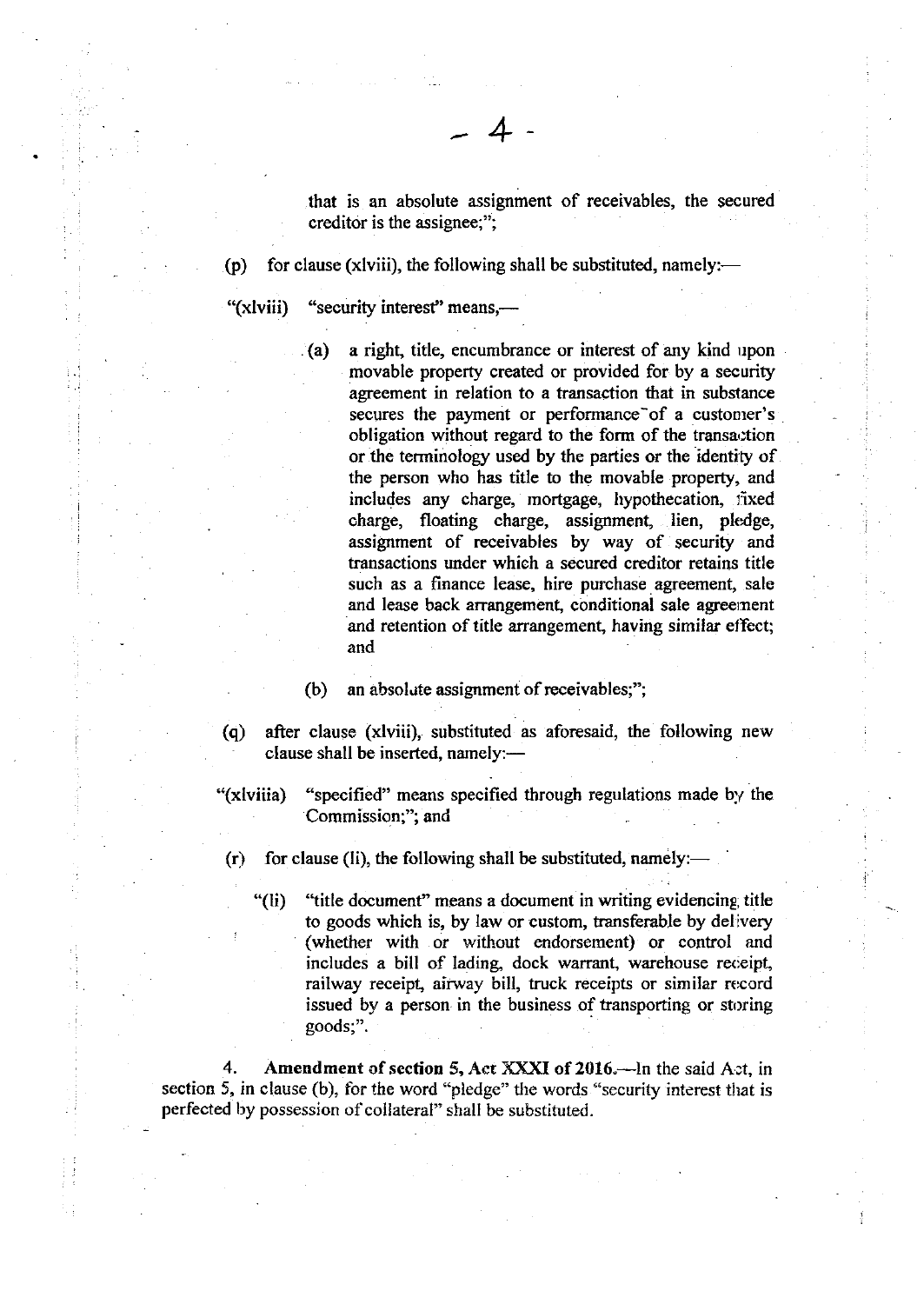5. Amendments of section 6, Act XXXI of 2016.—In the said Act, in section  $6$ ,-

- (a) in sub-section (2), for clauses (b) and (c), the following shall be substituted, namely:-
	- '(b) for all security interests other than an absolute assignment of receivables, the obligations secured by the security interest, in accordance with sub.section (3);
	- (c) a description of the collateral in accordance with subsection  $(3)$ ; and";
- (b) after sub-section  $(2)$ , amended as aforesaid, the following new subsections shall be added, namely:-
	- \*(3) The obligations and the collateral may be described in the security agreement in a manner that reasonably allows their identification.
	- (4) A description of secured obligations that indicates that the security interest secures all obligations owed to the secured creditor at any time or that states a maximum amount satisfies the standard referred to in sub-section (3).
	- (5) A description of collateral that indicates that the collateral consists of all of the customer's movable property, or of all the customer's movable property within a generic category, satisfies the standard referred to in sub-section  $(3)$ .".

6. Amendment of section 8, Act XXXI of 2016.-In the said Act, in section 8, after the word "goods" wherever occurring, the words "and products" shall be inserted.

7. Amendment of section 9, Act XXXI of 2016.—In the said Act, in section 9, after the words "after-acquired", wherever occurring, the words " and future" shall be inserted.

8. Amendment of section 10, Act XXXI of 2016.-In the said Act, in section  $10$ , $-$ 

(a) for the marginal heading "future finance" the marginal heading "Obligations that may be secured" shall be substituted;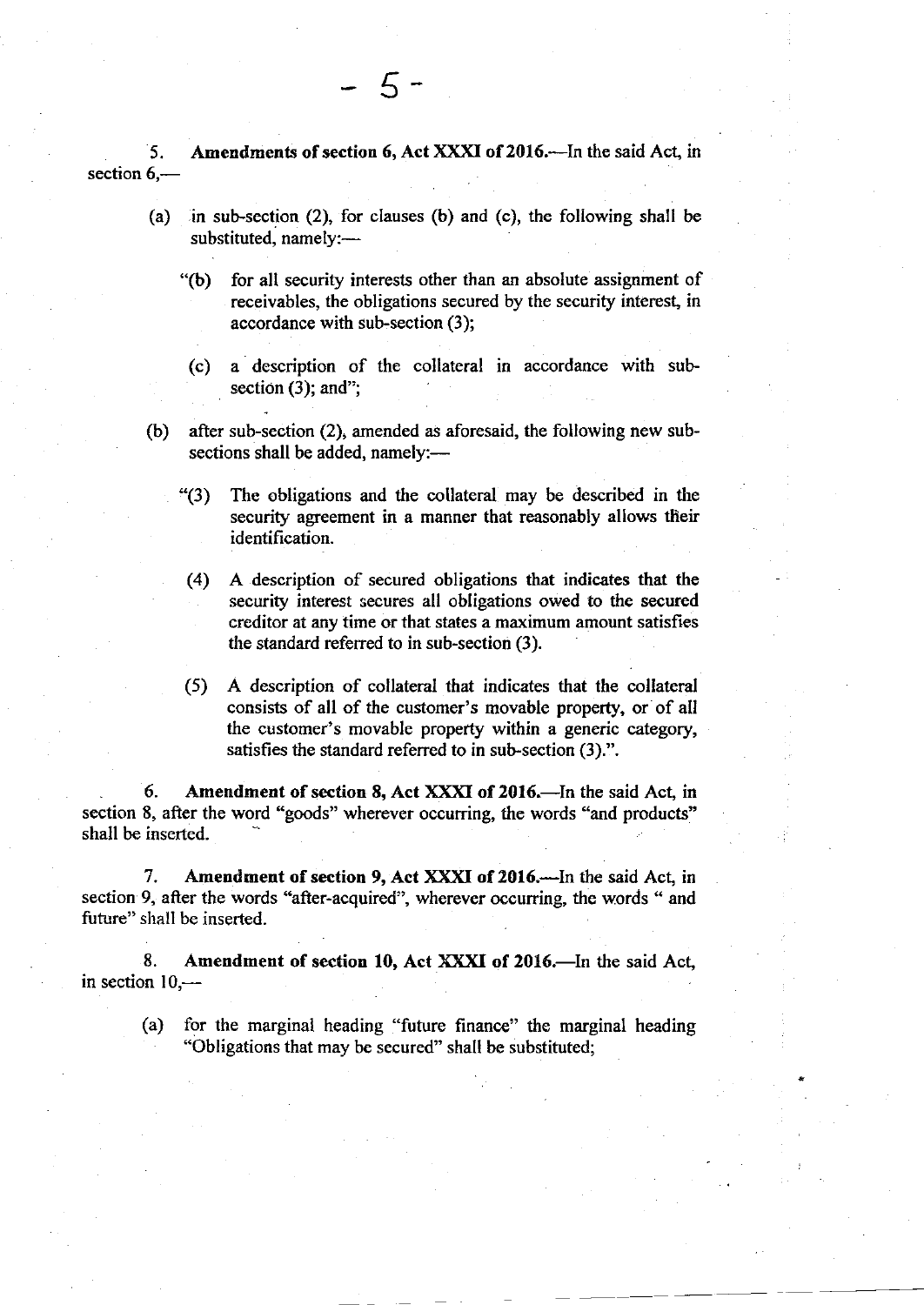(b) existing sub-section (1), shall be re-numbered as sub-section  $(1A)$ and before that the following shall be inserted, namely:-

"(1) Subject to sub-section  $(1A)$ , a security interest may secure one or more obligations of any type, whether monetary or nonmonetary, present or future, determined or determinable, conditional or unconditional, or fxed or fluctuating."; and

(c) in sub-section (2), for the expression "pledge and a security interest in collateral covered by a title document created pursuant to <sup>s</sup> ection 11" the expression "security interest that is perfected by possession of the collateral or, in the case of collateral covered by a title docurnent, by possession of the title document" shall be substituted.

9. Substitution of section 14, Act XXXI of 2016.—In the said Act, for section 14, the following shall be substituted, namely:—

- "14. Perfection. $-1$ ) A security interest in movable property may be perfected by registration as provided under this Act.
- (2) A security interest in a right to payment of funds credited in <sup>a</sup> deposit account may also be perfected by control.
- (3) A security interest iu collateral covered by a title document may also be perfected by possession of the title document by the secured creditor.
- (4) A security interest in tangible movable property may also be perfected by possession of the property by the secured creditor.

#### **Illustrations**

- (a) Customer A (an entity) entered into a security agreement over shares with Secured Creditor B and delivered possession of the share certificates to Secured Creditor B on the <sup>I</sup>st December. A financing statement was registered in the register in respect of the security interest on the 3rd Decernber. The security interest in the shares was perfected by registration on the 3rd December.
- (b) Customer C (an entity) created a security interest over all present and after-acquired inventory in favour of Secured Creditor D on the lst January. A financing statement was registered in the register in respect of the security interest on the 3rd January. The security interest was perfected by registration on the 3rd January.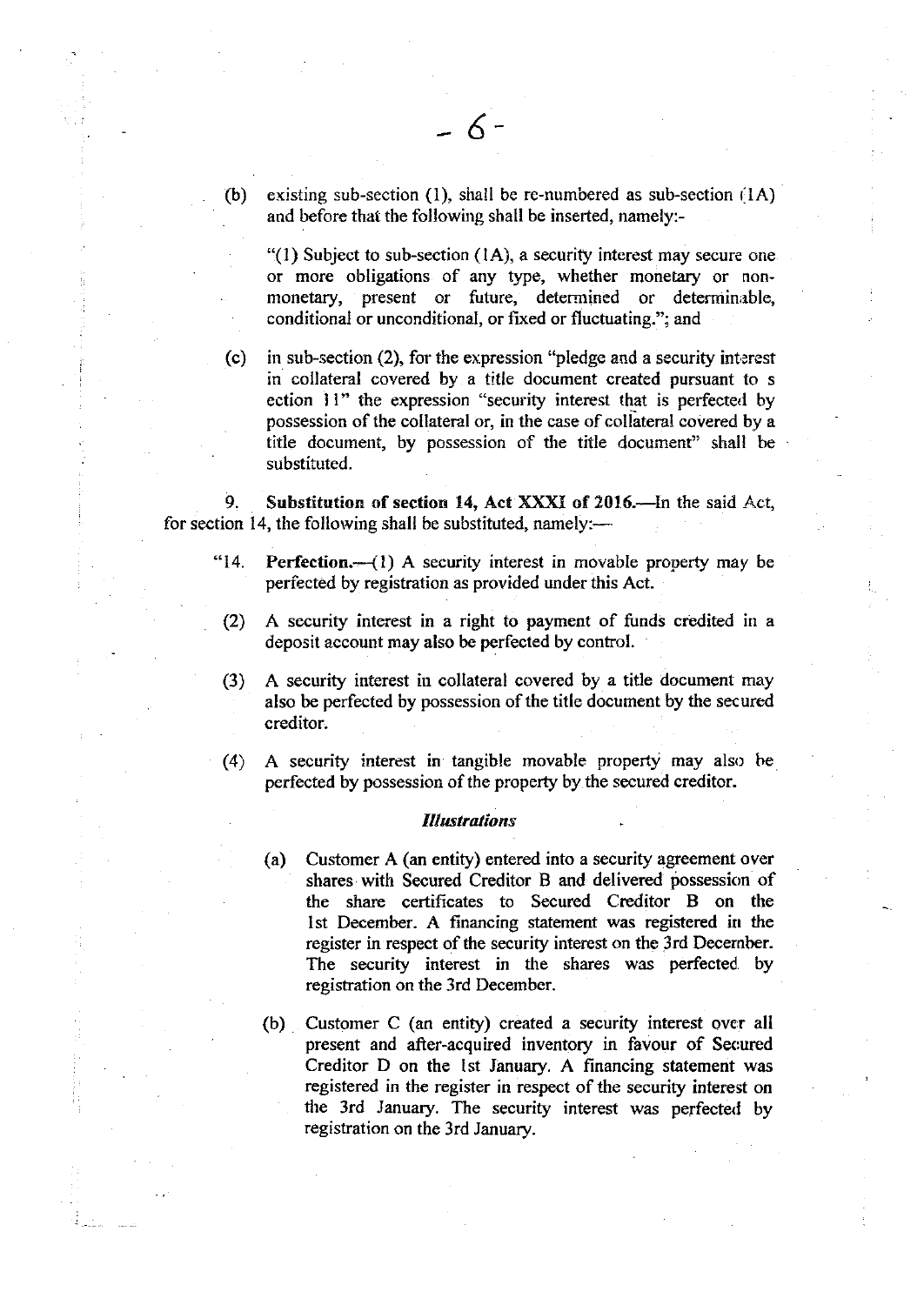- (c) Customer N (an entity) enters into an assignment agreement with Secured Creditor M on the lst March pursuant to which Customer N assigns receivables under a supply agreement as security in favour of Secured Creditor M. A financing statement was registered in the register in respect of the assignment on the 3rd March. The assignment of receivables by way of security was perfected by registration on the 3rd March.
- (d) Customer G (an entity) leases a car from Secured Creditor H pursuant to a finance lease agreement on the lst December. Secured Creditor H is registered as the owner of the car. A financing statement was registered in the register in respect of the finance lease on the 2nd December. The finance lease was perfected by registration on the 2nd Decernber.
- (o) Customer F (a company) created a security interest ip a right to payment of funds credited in a deposit account in favour of Secured Creditor G on the lst December. The deposit account was maintained with the Depository Bank H. A control agreement was entered into between Customer F, Secured Creditor G and Depository Bank H on the 2nd December. The security interest in a right to payment of funds credited in a deposit account was perfected by control on the 2nd December.
- $(f)$  Customer H (an entity) created a security interest over all its present and after-acquired movable property (including funds held in deposit accounts) in favour of Secured Creditor P on the lst March. A financing statement in respect of the security interest was registered in the register on the 4th March. The hypothecation was perfected by registration on the 4th March. In this case, the security interest in a right to payment of funds credited in a deposit account was also perfected by registration.
- (g) Customer M (a company) created a secuiity interest over its equipment in favour of Secured Creditor N on the 5th April. The security interest extended to any proceeds received from the sale of the equipment with the Creditor N. A financing statement was registered in the companies' register of mortgages and charges on the 10th April in respect of the security interest. The security interest was perfected by registration on the 10th April. The Secured Creditor N authorized in writing the sale of the equipment by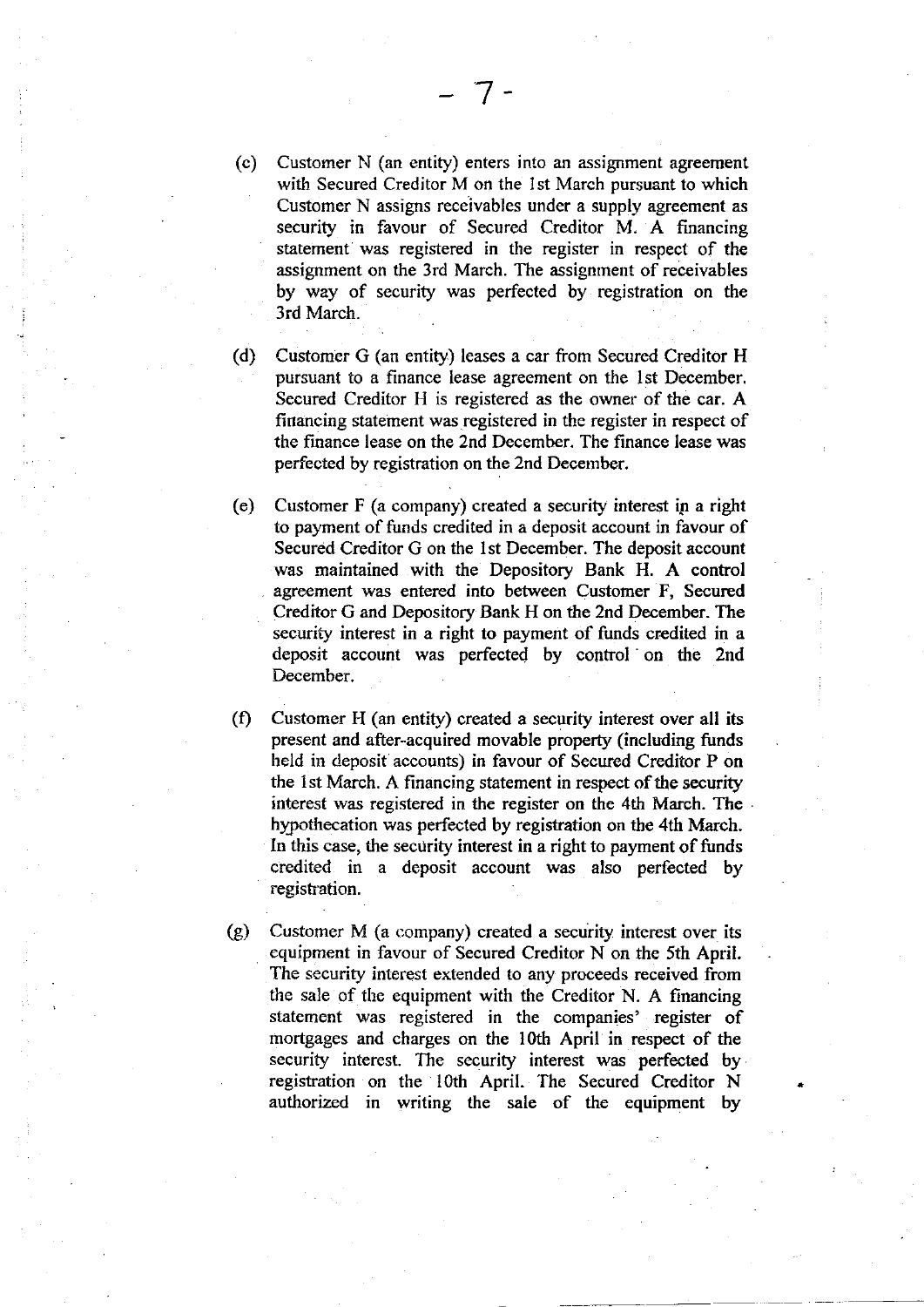Customer M on the 5th May which resulted in Customer Mreceiving a cheque of one hundred thousand rupees in the form of proceeds arising from the sale of such equipment. In this case, Secured Creditor N's security interest in the cheque of one hundred thousand rupees (a negotiable instrument) was also perfected by registration on the 10th April.".

10. Amendments of section 15, Act XXXI of 2016.-In the said Act, in section  $15$ , $-$ 

- (a) after the words "after-acquired", wherever occurring, the words "and future" shall be inserted; and
- (b) after the word "goods" wherever occurring, the words "and products".shall be inserted.

11. Amendment of section 18, Act XXXI of 2016.-In the said Act, in section 18, in sub-section (2), for the expression "Companies Ordinance, 1984 (XLVII of 1984)", the expression "Companies Act, 2017 (XIX of 2017)" shall be substituted.

12. Amendments of section 19, Act XXXI of 2016.—In the said Act, in section  $19$ , $-$ 

- (a) in sub-section  $(2)$ , for the words "Federal Government" the word "Commission" shall be substituted;
- (b) for sub-section (3), the following shall be substituted, namely:- $-$ 
	- "(3) The head office of the Registry shall be at such place as the Commission may specify and, if considered necessary, the Registry may establish branch offices of the Registry at such other places as the Commission deems fit for the purposes of facilitating registration of security interests created by an entity and to perform any or all of the functions of the Registry, as may be determined by the Commission.";
- (c) in sub-section (4), for the words "Federal Govemment" the word "Commission" shall be substituted; and
- (d) in sub-section (5), after the word "seal" the words "as approved by the Commission" shall be inserted.

13. Amendment of section 20, Act XXXI of 2016.—In the said Act, for section 20, the following shall be substituted, namely:—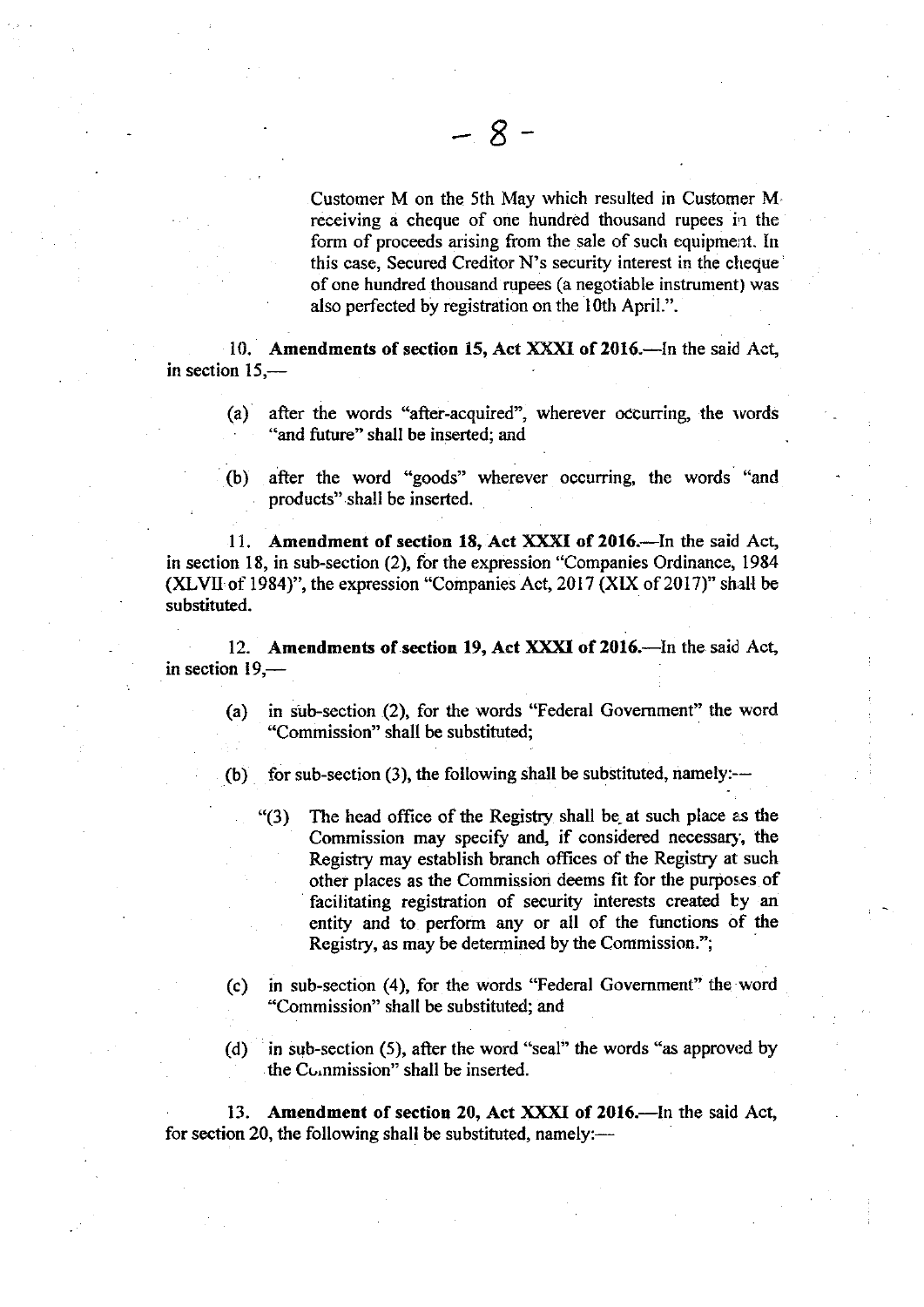$-9-$ 

(2) The Commission may also appoint deputy registrars for each branch office of the Regisry to perform, under the direction of the registrar, such functions, duties and powers of the registrar under this Act as may be notified by the Commission.

(3) The Conrmigsion may appoint such other officers with such designations as it may think fit for the purposes of this Act, to perform under the direction of the regisrar, such functions, duties and powers under this Act as may be determined by the Commission.".

14. Amendments of section 21, Act XXXI of 2016.—In the said Act, in section  $21$  —

(a) in sub-section  $(1)$ , the words "at the head office of the Registry" shall be omitted; and

- (b) in sub-section (3), clause (b) shall be omitted; and
- (c) in sub-section  $(4)$ ,—
	- (i) for the word "registrar" the word "Commission" shall be substituted; and
	- (ii) for the word "prescribe" the word "specify" shall be substituted.

15. Amendments of section 22, Act XXXI of 2016.-In the said Act, in section 22, in sub-section  $(2)$ ,—

(a) clause (a) shall be omitted;

(b) after clause (b), the following new clause shall be inserted, namely:-

"(ba) in the case of any other entity, as may be specified; and

(d) for clause (c), the following shall be substituted, namely:—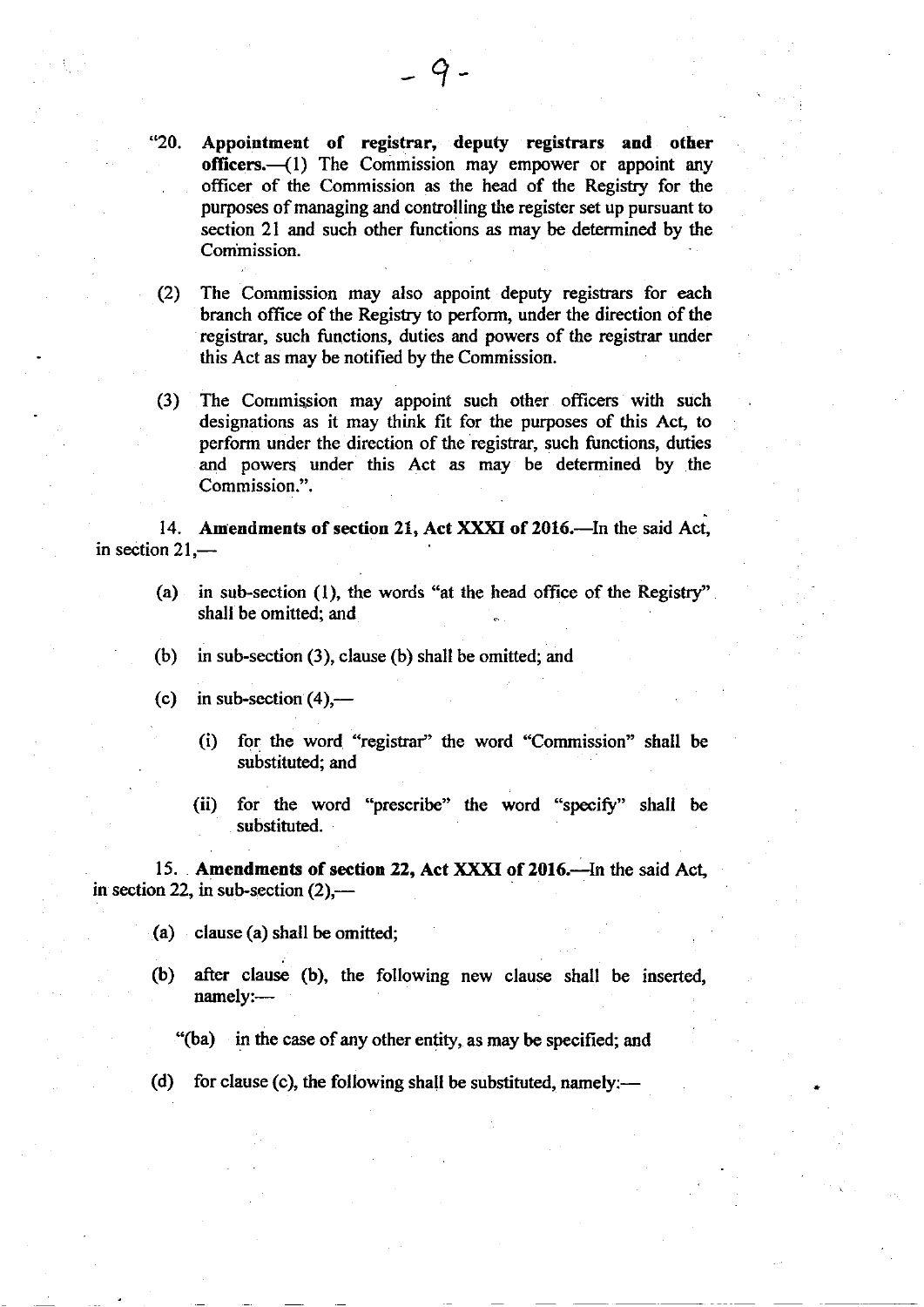" $(c)$  the vehicle registration number in case of a motor vehicle for which the vehicle registration number is given in the financing statement; and".

16. Amendments of section 23, Act XXXI of 2016.-In the said Act, in section 23,-

 $10 -$ 

- (a) in sub-section  $(2)$ ,—
	- $(i)$  the words "be in such form as may be prescribed by rules and" shall be omitted; and
	- (ii) for clause (f), the following shall be substituted, namely:—
		- "(f) term of the registration up to a maximum of five years;";
	- (iii) for clause (g), the following shall be substituted, namely:—
		- $\mathcal{L}(g)$  maximum amount secured by the security interest unless the financing statement relates to an absolute transfer of receivables; and;

(iv) for clause (h), the following shall be substituted, namely: -

"(h) description of the collateral and its proceeds, rvhere applicable:

Provided that a description of collateral is sufficient if it reasonably allows its identification. A description of collateral that is a motor vehicle may, but need not, include its vehicle registration number."; and

 $(v)$  clause (i) shall be omitted.

- (b) for sub-section (3), the following shall be substituted, namely:--
	- "(3) A financing statement may be filed before a security agreement is entered into and a financing statement may perfect security interests created by more than one security agreements."; and
- (c) after sub-section (3), subitituted as aforesaid, the following new sub-section shall be added, namely:-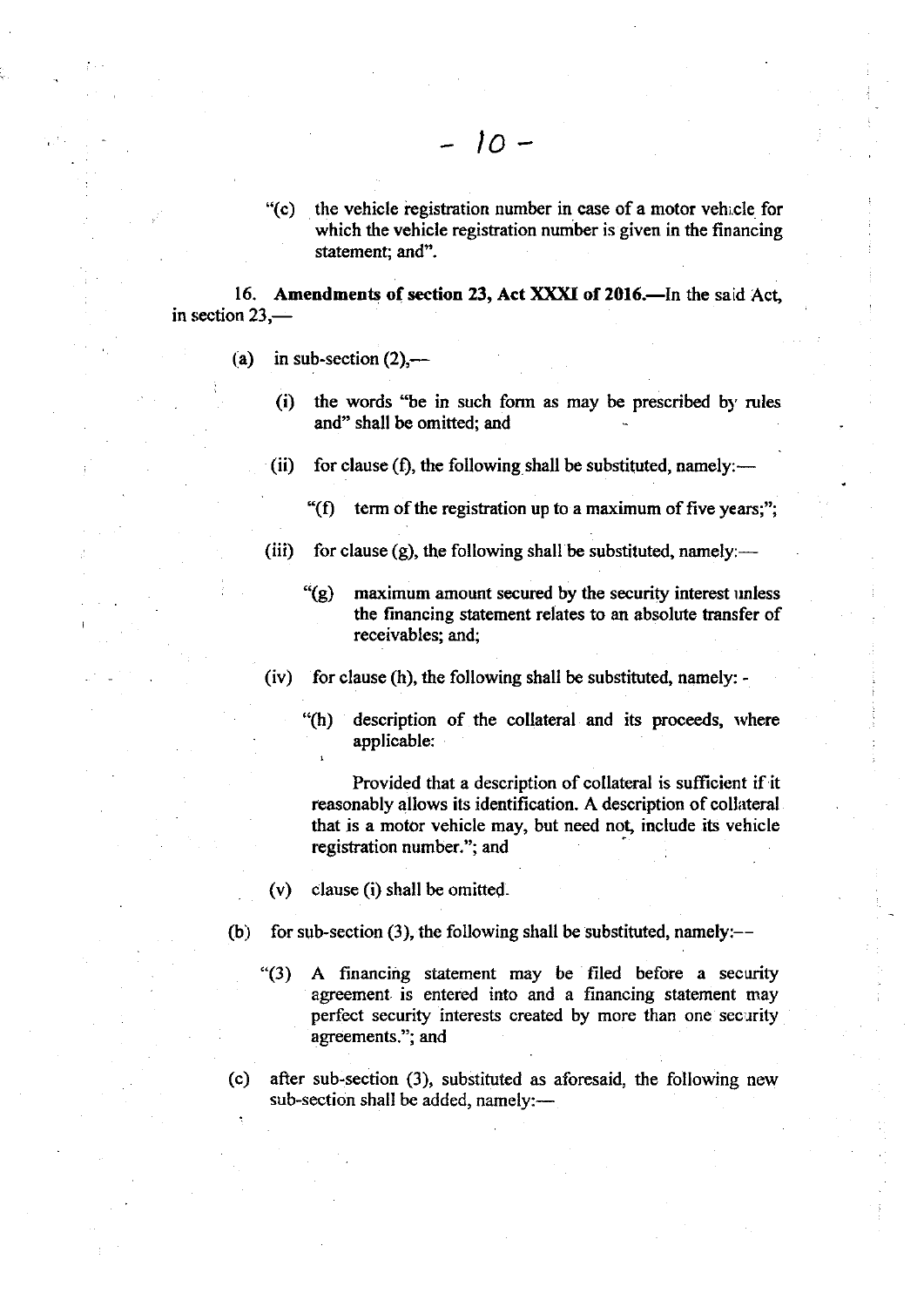"(4) A financing statement is only effective if it has been authorized in writing by the entity and an entity shall be deemed to have authorized the registration of a financing statement that describes collateral if the entity enters into a security agreement that covers that collateral.".

 $\parallel$   $\parallel$   $-$ 

17. Amendments of section 24, Act XXXI of 2016.-In the said Act, in section 24, -

- (a) in sub-section (1), in clause (i), the word "or", at the end, shall be omiffed and thereafter the following new clause shall be inserted, namely:-
	- '(ia) extension of the term of the registration, in acoordance with sub-section  $(2A)$ ; or";
- (b) in sub-section (2), the words "be in such form as may be prescribed by rules and" shall be omitted;
- (c) after sub-section (2), amended as aforesaid, the following new subsection shall be inserted, namely:-

 $*(2A)$  The term of a registration may for a maximum period of five years from its expiry be extended at any time within six months before the then-current expiry date by filing <sup>a</sup> modification statement to that effect. The term of <sup>a</sup> registration may be extended in this way more than once.".

18. Omission of section 25, Act XXXI of 2016.-In the said Act, section 25 shall be omitted.

19. Amendment of section 26, Act XXXI of 2016.-In the said Act, in section 26, in sub-section  $(2)$ , the words "be in such form as may be prescribed by rules and" shall be omitted.

20. Amendment of section 28, Act XXXI of 2016.--In the said Act, in section 28, for the marginal heading "Rejection of filing" the marginal heading "Incomplete filings" shall be substituted.

21. Amendment of section 30, Act XXXI of 2016.-In the said Act, in section  $30$ ,-

(a) in sub-section  $(1)$ ,—

(i) for clause (a), the following shall be substituted, namely: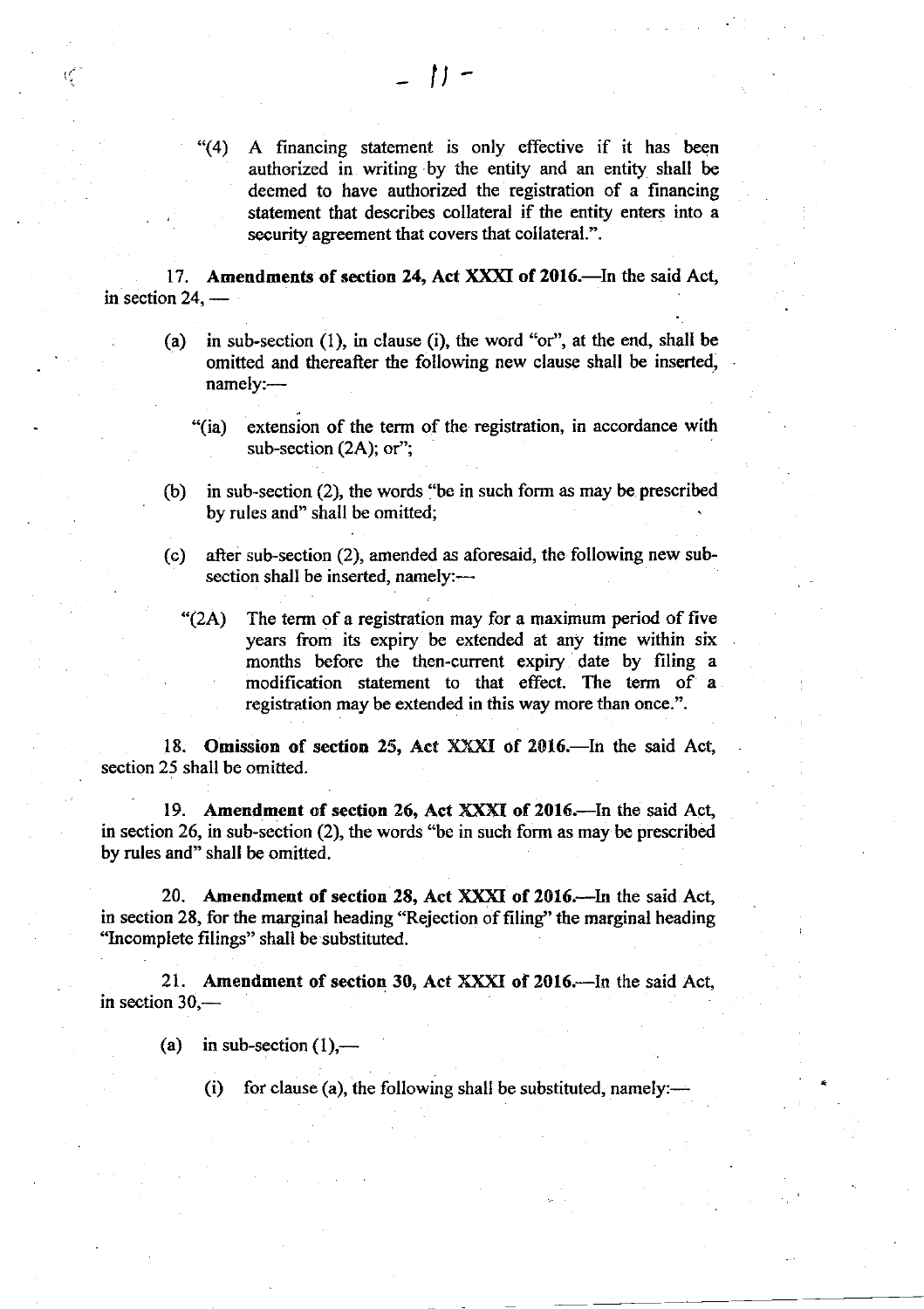- "(a) particulars of an entity under clause (a) (for entities other than natural persons) or (d) (for nafural persons) of subsection  $(2)$  of section 23 are stated incorrectly such that a search of the register using the correct particulars would not retrieve the registered financing statement;";
- (ii) in clause  $(b)$ ,—
	- (I) the words "such that a search of the register would not reveal the same collateral," shall be omitted; and
	- (II) after the semicolon at the end, the word "or" shall be inserted;
- $(iii)$ clause (c) shall be omitted; and
- (iv) for clause (d), the following shall be substituted, namely: $-$ 
	- '(d) the entity has hot authorized the filing of a financing statement."; and
- (b) in sub-section  $(2)$ ,---
	- (i) for the expression "clause (e) or (g) as requirol", the expression "clause (e) for entities other than natural persons or (g) for natural persons" shall be substituted;
	- (ii) the words "by the entity" shall be omitted.

22. Amendments of section 31, Act XXXI of 2016.-In the said Act, in section 31, in sub-section  $(1)$ ,—

- (a) in clause  $(a)$ 
	- (i) in sub-clause (i), for the word "the" occurring for the second time the word " a" shall be substituted; and
	- (ii) in sub-clause (iv), for the word "a", the word " the" shall be substituted; and
- (b) in clause (b), in sub-clause (ii), the expression "as required under sub-section (3) of section 23" shall be omitted.

23. Amendment of section 32, Act XXXI of 2016.—In the said Act, in section 32, for sub-section (1), the following shall be substituted, namely:-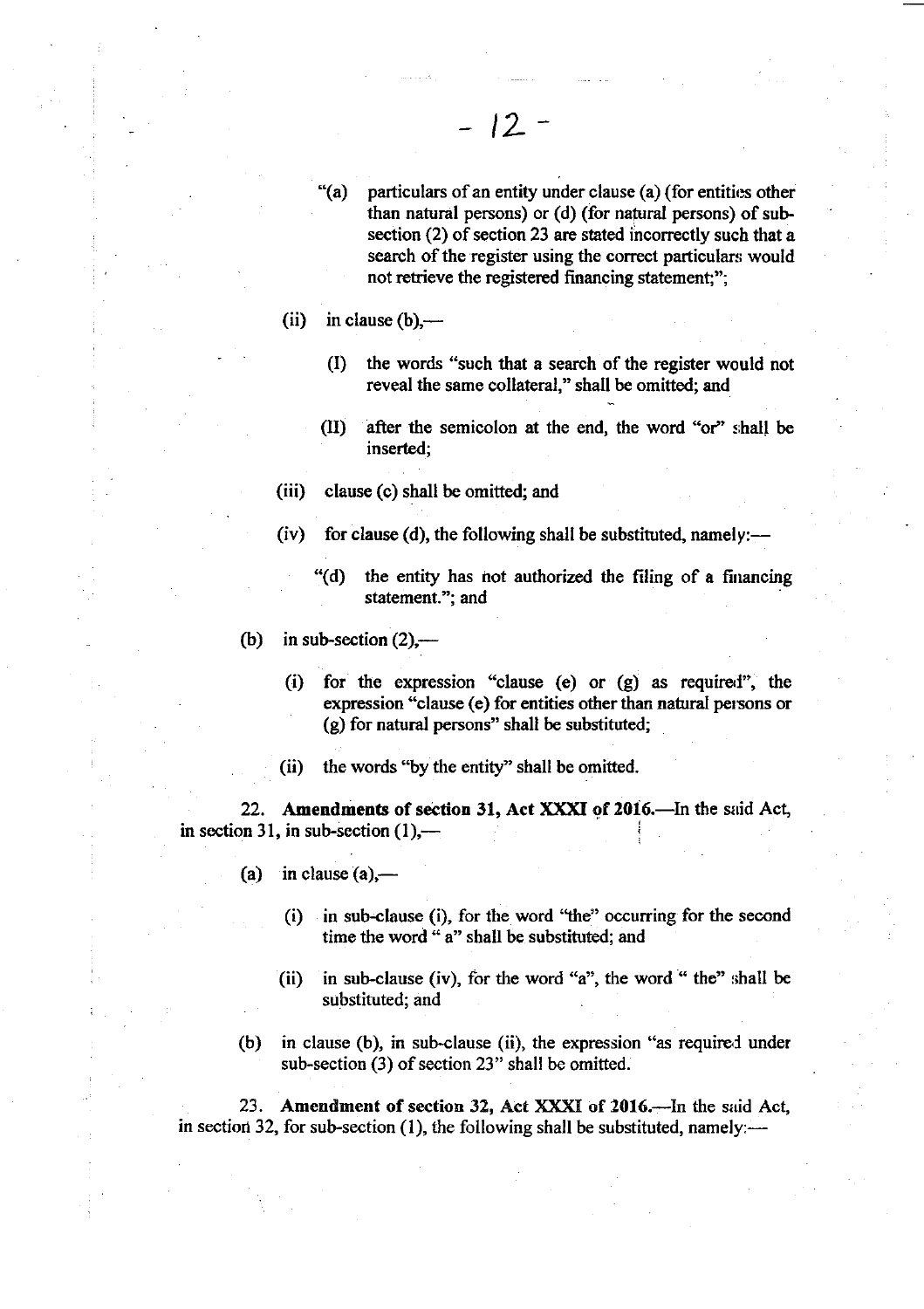- "(D <sup>A</sup>registered financing statement and any modification statements in relation thereto shall be removed from the register, if,---
	- (a) the term of the registration has expired without being extended under sub-section (2A) of section 24; or
	- (b) a termination statement has been filed in the register in respect of such registered financing statement.".

24. Amendment of section 33, Act XXXI of 2016.-In the said Act, in section 33,-

- (a) in sub-section  $(2)$ ,—
	- (i) clause (a) shall be omitted;
	- (ii) after clause (b), the following new clause shall be inserted, namely:-
		- "(ba) in case of any other entity, against the name of the entity, as may be prescribed;"; and
	- (iii) in clause (e), for the word "prescribed" the word "specified" shall be substituted.
- (b) in sub-section (3), for the words "prescribed by rules" the word "specified" shall be substituted.

25. Amendment of section 34, Act XXXI of 2016. In the said Act, in section 34, for the expression "Federal Government" the word 'Commission" shall be substituted.

26. Amendment of section 38, Act XXXI of 2016.-In the said Act, in section 38,-

- (a) after the words "after-acquired", occurring twice the words "and future" shall be inserted; and
- (b) after the word "present" the word "property" shall be inserted.

27. Amendment of section 39, Act XXXI of 2016.-In the said Act, in section 39, for sub-section  $(1)$ , the following shall be substituted, namely:---

"(1) If a financing statement or Form l0 is required to state a maximum amount secured, then the priority of a security interest that is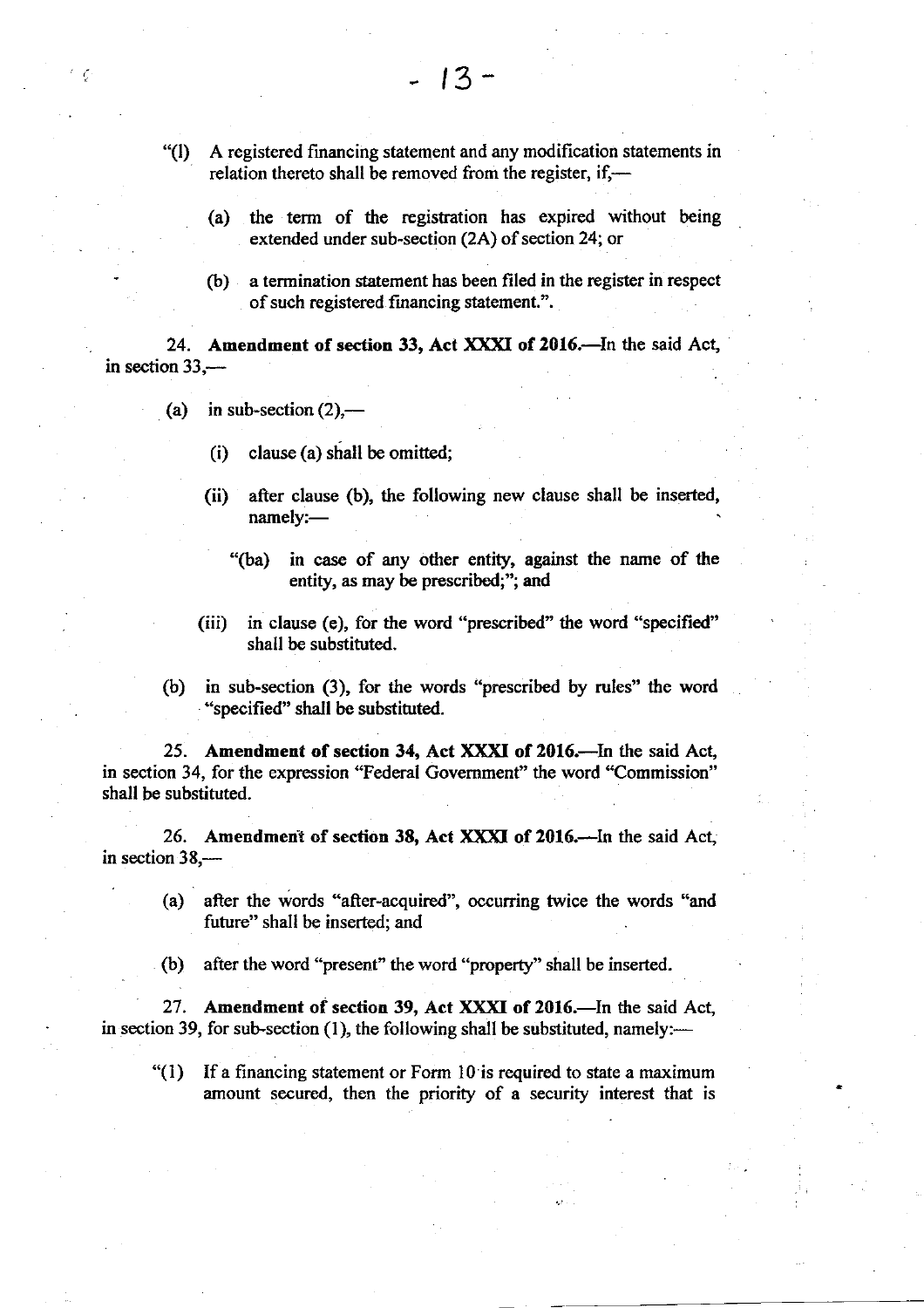perfected by that financing statement or Form 10 is limited to the maximum amount as stated in the registered financing statement or Form 10, as applicable.".

28. Amendment of section 42, Act XXXI of 2016. $\text{---}$ In the said Act, in section  $42,$ —

 $-14-$ 

- (a) for the marginal heading "Priority of security interest based on retention of title arrangement" the marginal heading "Priority of acquisition security interest" shall be substituted;
- (b) for sub-section  $(1)$ , the following shall be substituted, namely:---
	- $(1)$  An acquisition security interest in collateral that is perfected by registration as provided under this Act within ten days of the date on which the customer takes. possession of the collateral shall have priority over all other competing security interests in the same collateral irrespective of the time of perfection of such competing security interests.";
- (c) sub-section (2) shall be omitted; and
- (d) in the Illustrations, in the first paragraph, for the words "hypothecation on all present an" the words "a security interest over all present and" shall be substituted.

29. Amendment of section 46, Act XXXI of 2016.-In the said Act, in section 46,-

- (a) in sub-section (1), the expression "pursuant to sub-section (3) of section 14" shall be omitted; and
- (b) after sub-section  $(3)$ , in the Illustrations,—
	- (i) in clause (a), in the second paragraph, for the word<br>"hypothecation" the words "security interest" shall be substituted; and "hypothecation" the words "security interest" shall be
	- (ii) in clause (b), for the words "floating charge" wherever occurring, the words "security interest" shall be substituted.

30. Amendment of section 47, Act XXXI of 2016.-In the said Act, after section 47, in the *Illustration* in the second paragraph, for the word "hypothecation" the words "security interest" shall be substituted.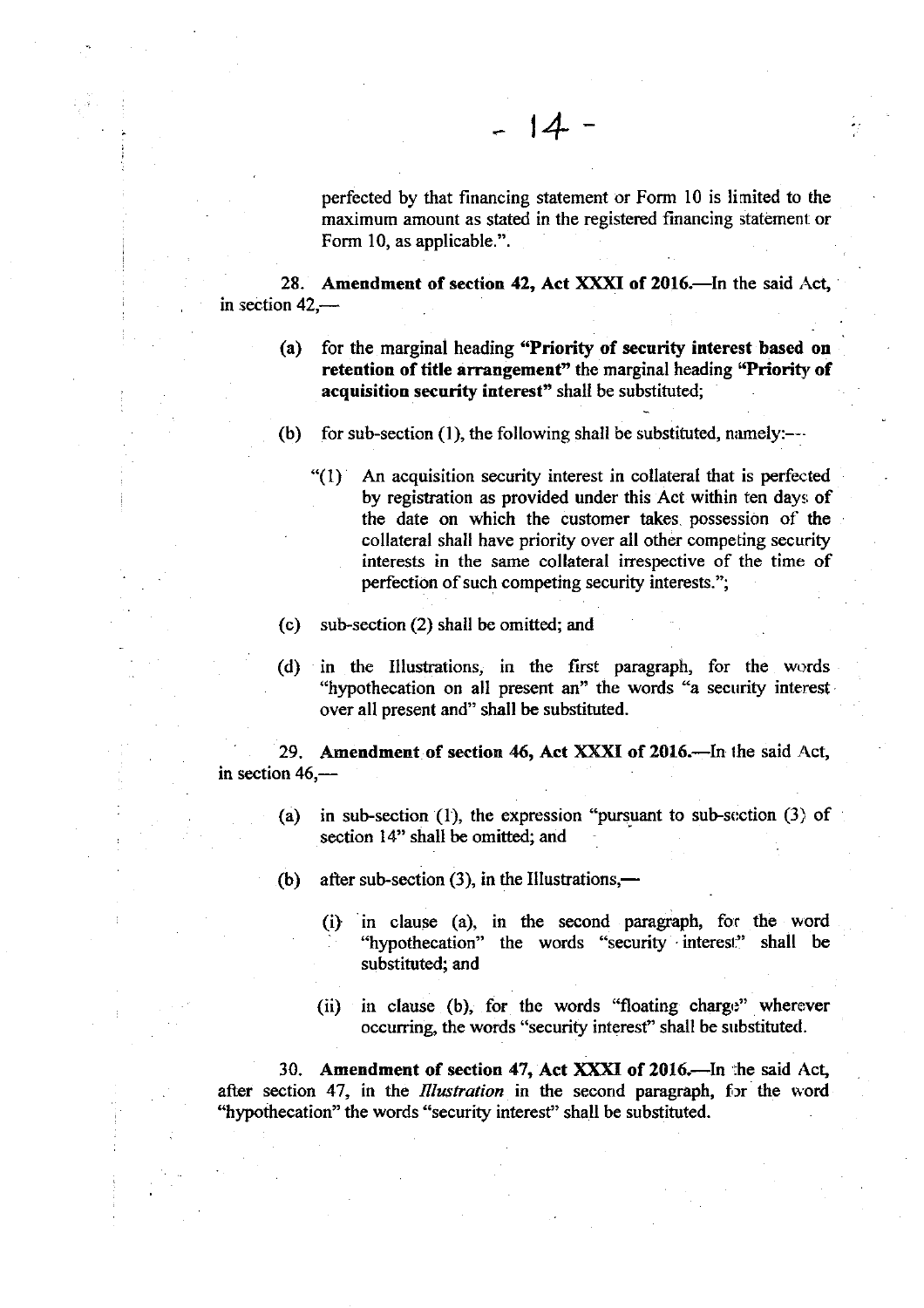31. Omission of section 48, Act XXXI of 2016.-In the said Act. section 48 shall be omitted.

 $-15 -$ 

,

32. Amendment of section 49, Act XXXI of 2016.-In the said Act, in section 49, -

- (a) in sub-section (l), the expression "pursuant to sub-section (3) of section 14" shall be omitted:
- (b) after sub-section, in the *Illustration* -
	- (i) in clause (a), in the second paragraph, for the word "hypothecation", the words "security interest" shall be substituted; and
	- (ii) in clause (b), in the fourth paragraph, for the words "floating charge" wherever occurring, the words "security interest'' shall be substituted.

33. Amendment of section 50, Act XXXI of 2016.-In the said Act, in section  $50$ , $-$ 

(a) after sub-section  $(1)$ , the following new sub-section shall be inserted, namely:-

"(1A) A purchaser for value of a motor vehicle shall acquire the motor vehicle free of a security interest if the security interest is perfected by registration and the registration does not include the correct vehicle registration number."; and

(b) in sub-section (2), after the expression "sub-section (l)" the expression "or under sub-section  $(1A)$ " shall be inserted.

34. Insertion of section 52A, Act XXXI of 2016. In the said Act, after section 52, the following new section shall be inserted, namely:-

"52A Transferee of money.—A person that obtains possession of money that is subject to a security interest acquires its rights in the money free of the security interest, unless the person had actual knowledge that its obtaining the money is prohibited under the security agreement.".

35. Amendment of section 53, Act XXXI of 2016.-In the said Act, in section 53, -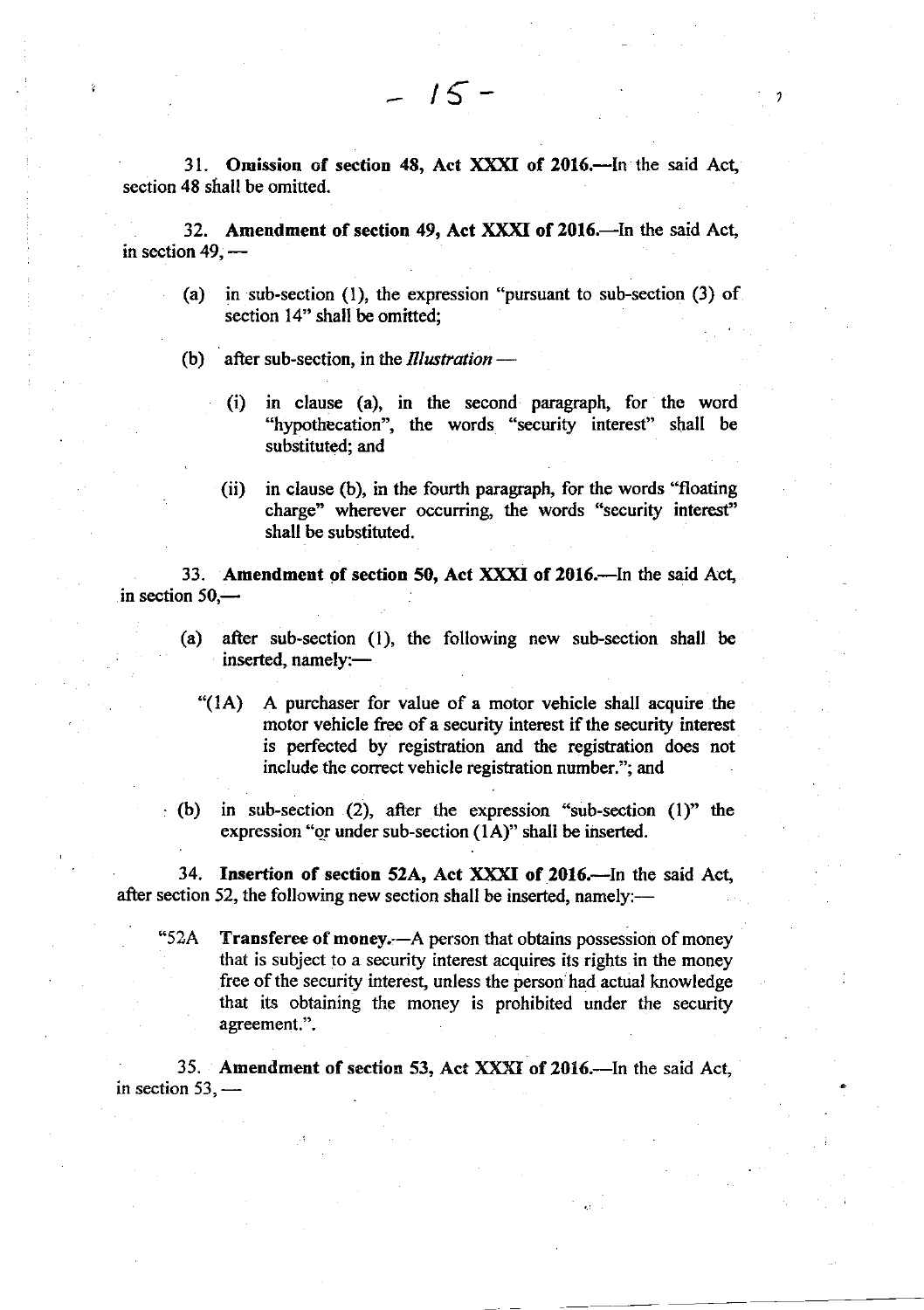- (a) for sub-section (1), the following shall be substituted, namely:-
	- " $(1)$  This Act shall apply to an assignment of receivables as a security interest, whereby-
		- (a) a customer may assign its rights, title, interests and benefits in receivables to a secured crecitor in accordance with Part II of this Act;

')

- (b) the secured creditor may perfect the security interest created by the assignment,— $\overline{\phantom{a}}$ 
	- (l) if the customer is an entity, in accordance with Part III of this Act; or
	- (ii) if the customer  $\dot{\mathbf{y}}$  a company, in accordance with the Companies Act,  $2017$  (XIX of  $2017$ ).
- (c) the priority of the secured creditor's interest in the receivables shall be determined in accordance with Part V of this Act; and
- (d) the secured creditor must enforce its security interest, unless it is an absolute assignment of a receivable, in accordance with Part VII of this Act.";

(b) sub-section  $(2)$  shall be omitted;

- (c) in sub-section  $(3)$ ,—
	- (i) for the expressions "Upon an assignment of receivables under sub-section (1)" the expression "Subject to this Act, upon an assignment of receivables" shall be substituted;
	- $(ii)$  in clause  $(a)$ ,—
		- (I) for the word "assignor" the word "customer" shall be substituted; and
		- (D for the word "assignee" the words "secured creditor" shall be substituted.
	- (iii) in clause  $(b)$ ,---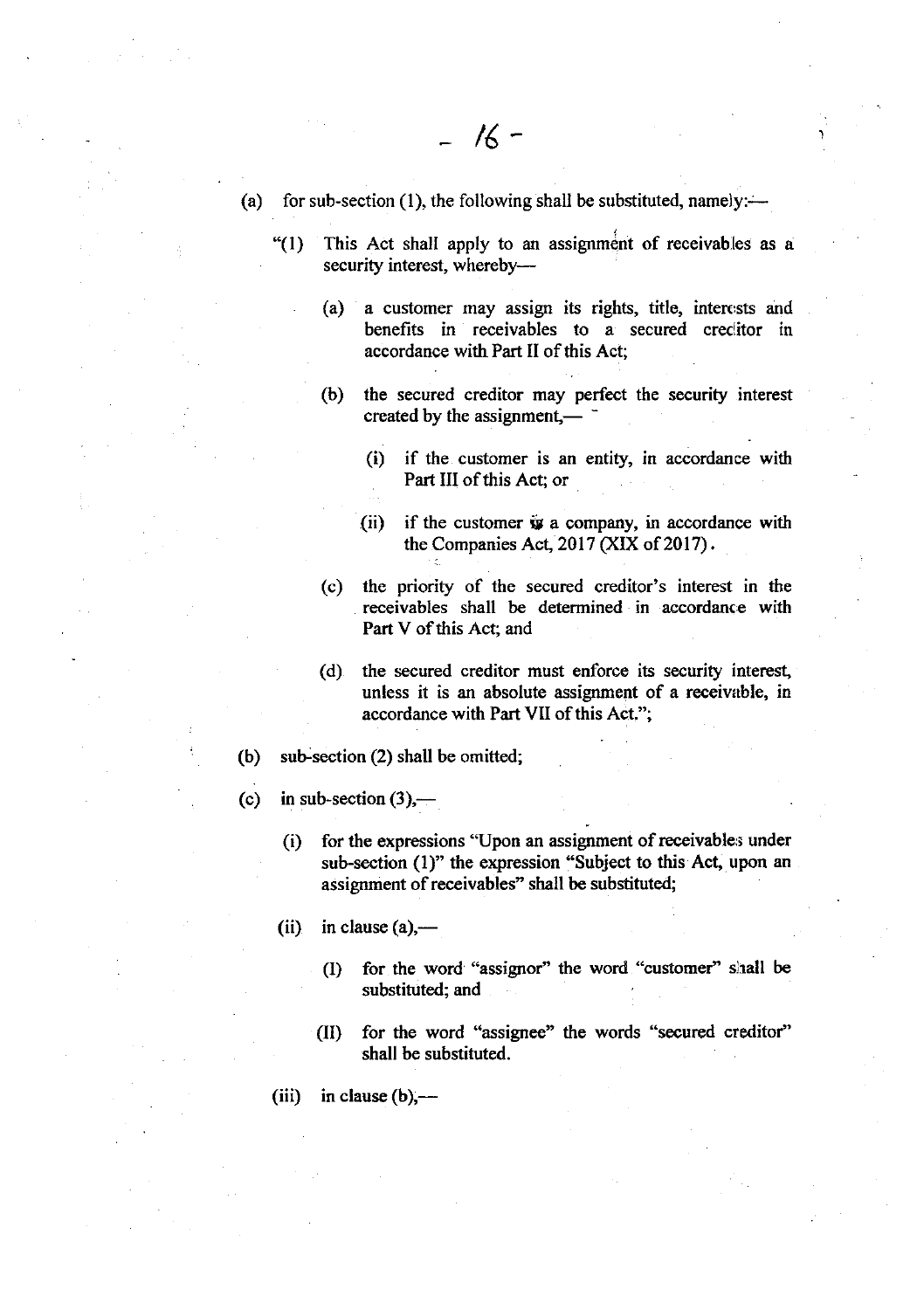(I) for the word "assignee" the words "secured creditof shall be substituted;

 $-17-$ 

- (II) for the word "his" the word "its" shall be substituted; and
- (IID for the word "assignor's" the word "customer's" shall be substituted.
- (d) sub-section  $(4)$  shall be omitted;
- (e) for sub-section (5), the following shall be substituted, namely:---
	- '(5) If receivables subject to a security interest are secured by movable propeny, then, unless otherwise agreed between the customer and the secured creditor, the secured creditor shall automatically benefit from that security without the need for any new act of transfer.";
- (f) for sub-section (6), the following shall be substituted, namely;—
	- "(6) The rights of a secured creditor in respect of the receivables that are subject to a security interest are subject to-
		- (a) all defences and right to set-off arising from the original contract between the account debtor and the customer that the account debtor could have asserted against the customer:

Provided that the secured creditor shall, unless otherwise agreed with the customer, be entitled to recover from the customer, any loss suffered by it as a result of the account debtor exercising any such defences and right to set-off; and

- (b) any rights to set-off that the account debtor could have asserted against the customer in respect of claims against the customer accruing before the account debtor received notice in writing of the security interest;"; and
- $(g)$  in sub-section  $(7)$ , for the word "assignor" the word "customer" shall be substituted.

36. Omission of section 54, Act XXXI of 2016.—In the said Act, section 54 shall be omitted.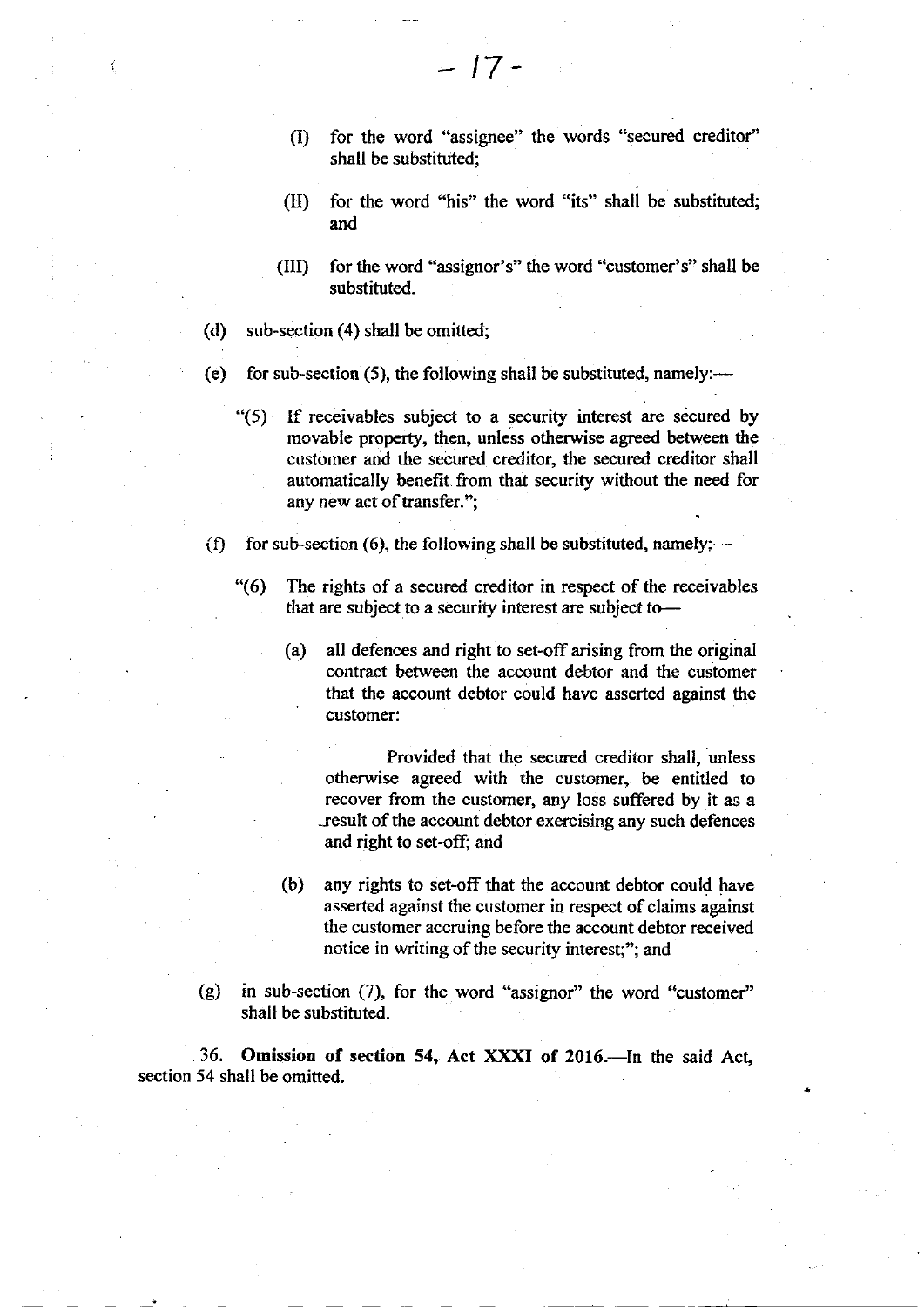37. Substitution of section 55, Act XXXI of 2016.—In the said Act, for section 55, the following shall be substituted, namely:-

 $18 -$ 

- "55. Protections for the account debtor. $-(1)$  Subject to sub-section (4), an account debtor shall be bound by a security interest oyer the receivables and have a duty to make payment to the secured creditor where the account debtor receives notice of security interest in writing.
- (2) The notice to be given under sub-section (l) to the account debtor may be given by the customer or secured creditor and shall at the minimum-
	- (a) state name and address of the customer;
	- (b) state name and address of the secured creditor;
	- $(c)$  identify the receivables; and
	- (d) require the account debtor to pay to the secured creditor in accordance with payment instructions stated therein.
- (3) If notice has not been given to an account debtor under sub-section  $(1)$ , of a security interest in receivables, he shall be entitled to make payments to the customer in respect of the receivables in accordance with the original contract between the account debtor and the customer and such payment shall fully discharge the account debtor:

Provided that payment made to the customer in respect of such receivables shall be held in trust for the benefit of the secured creditor and the customer shall forthwith make payment of such amount to the secured creditor or its agent duly authorised in this behalf, unless otherwise agreed between the customer and secured creditor.

(.4) If an account debtor receives notices under sub-section (l) in relation to more than one security interest created by the same customer, it is discharged by paying in accordance with the first notice received. If an account debtor receives more than one notice under sub-section (l) in relation to security interests created in favour of a secured creditor by the initial or any other secured creditor, it is discharged by paying in accordance with the last notice.".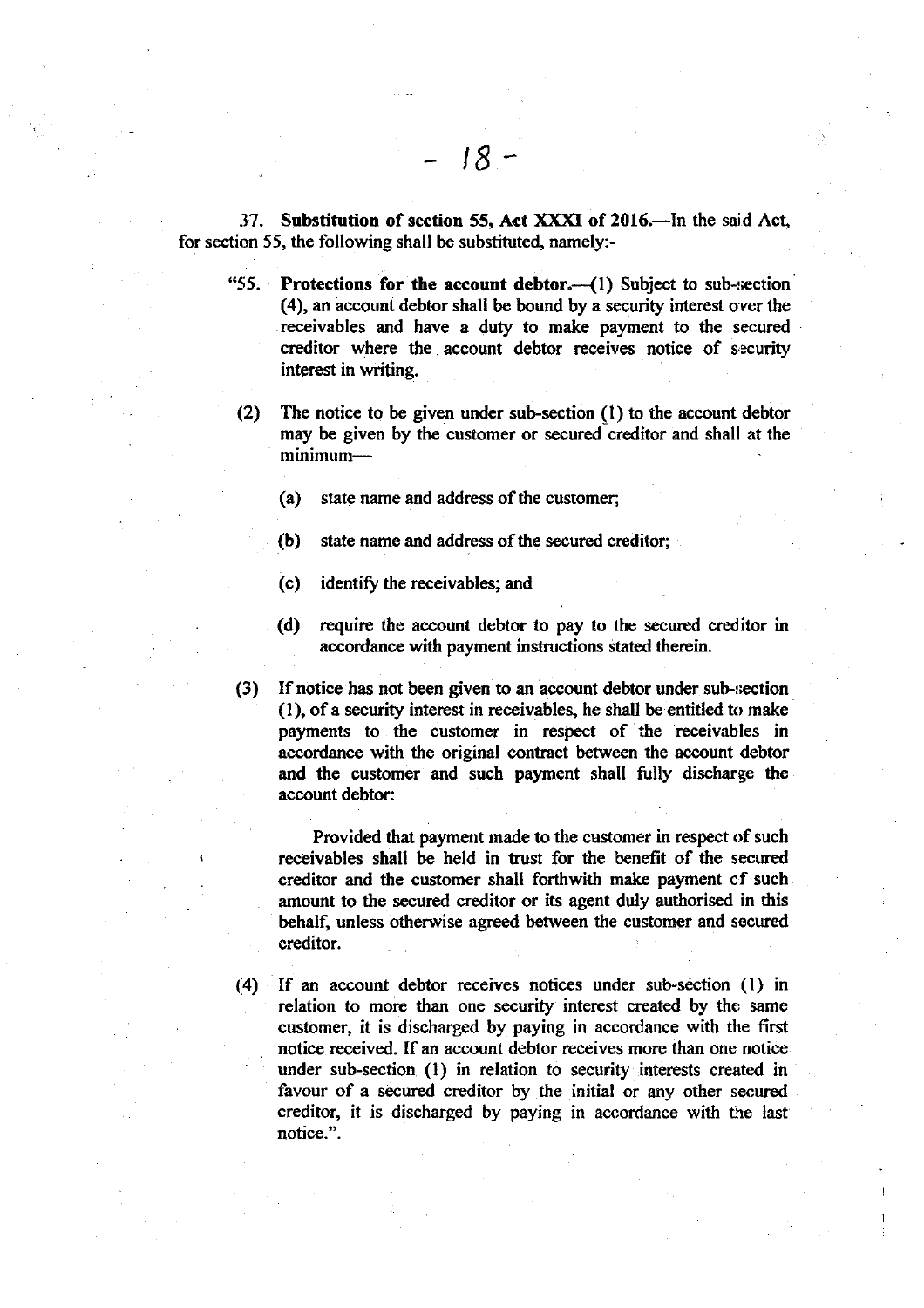38. Insertion of section 55A, Act XXXI of 2016.-In the said Act, after section 55, substituted as aforesaid, the following new section shall be inserted, namely:-

- "55A Contractual limitations on security interests in receivables. $-$ (1) A security interest in receivables shall be effective notwithstanding any agreement between the initial or any subsequent assignor and the account debtor or any secured creditor limiting in any way the assignor's right to create a security right.
	- (2) Nothing in this section affects any obligation or liability of the customer for breach of the agreement referred to in sub-section (1), but the other-party to the agreement may not avoid the contract giving rise to the receivable or the security agreement on the sole ground of the breach of the agreement, or raise against the secured . creditor any claim it may have as a result of such a breach against the customer. A person that is not a party to the agreement referred to in sub-section (1) is not liable for the customer's breach of the agreement on the sole ground that it had knowledge of the agreement.
	- (3) This section shall apply only to receivables—
		- (a) arising from a contract that is a contract for the supply or lease of goods or services other than financial services, <sup>a</sup> construction contract or a contract for the sale or lease of immovable property;
		- (b) arising from a contract for the sale, lease or licence of industrial or other intellectual property or of proprietary information;
		- (c) representing the payment obligetion for a credit card transaction; or
		- (d) arising upon net settlement of payments due pursuant to <sup>a</sup> netting agreement involving more than two parties.".

39. fnsertion of sections 56A and 568, Act XXXI of 2016.-In the said Act, after section 56, the following new sections shall be inserted, namely:-

'56A. Applicable law.-The law applicable to the creation, perfection and priority of a security interest granted by a customer in <sup>a</sup> receivable and any other intangible property shall be the law of the jurisdiction in which the customer is located.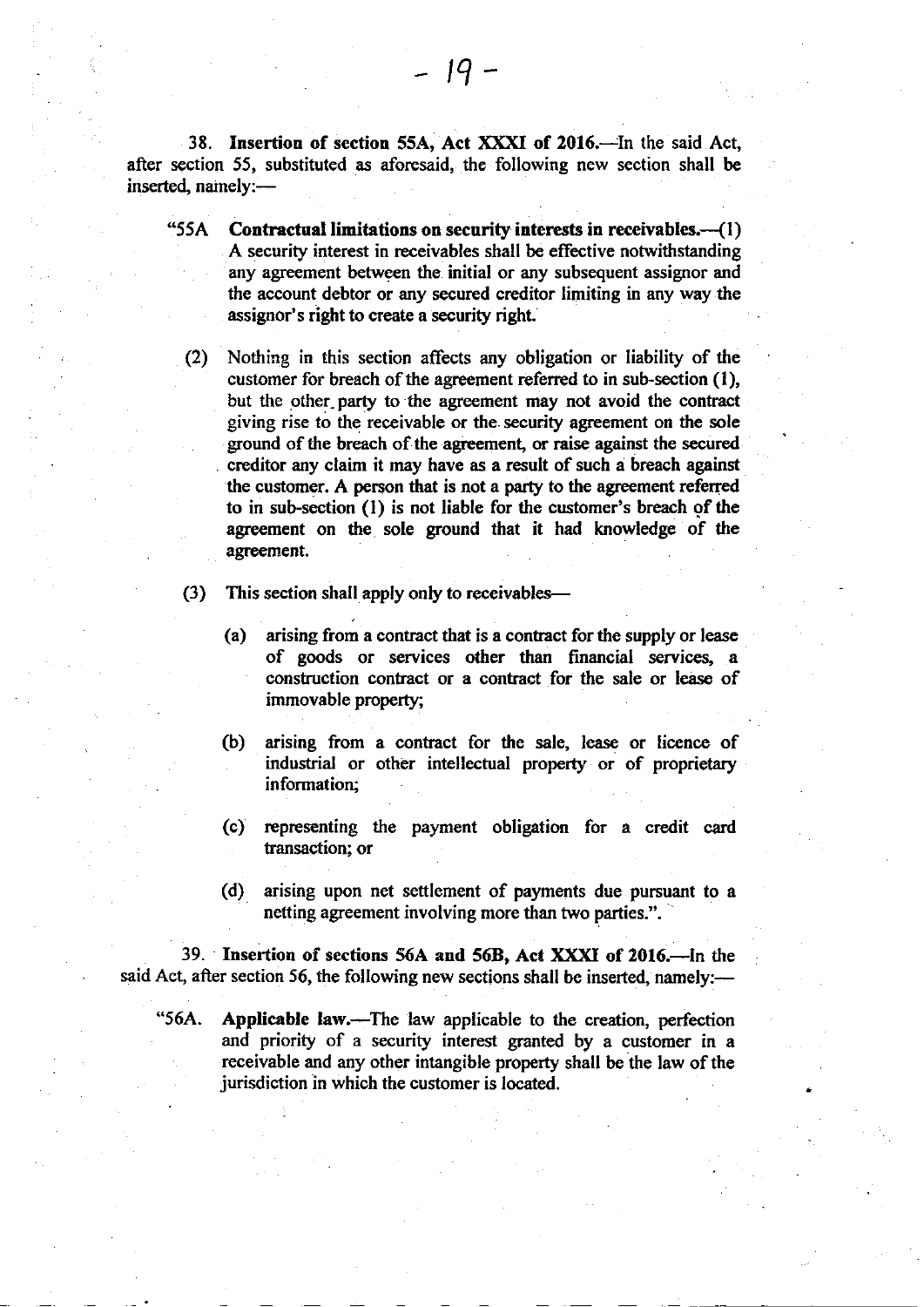56B. Part does not apply to absolute assignments of receivables.-This Part does not apply to an absolute assignment of receivables and nothing in rhis Act shall prejudice a secured creditor's right to enforce an absolute assignment of receivables without the intervention of the courts.".

40. Amendments of section 59, Act XXXI of 2016.-In the said Act, in section  $59$ —

(a) in sub-section (1), for clause (a), the following shall be substituted,  $nameiv:$ 

"(a) a security interest that is perfected by possession;"; and

(b) in sub-section (2), for the word "pledge" the expression "security interest referred to in sub-section (l)" shall be substituted.

41. Amendments of section 61, Act XXXI of 2016.-In the said Act, in section  $61,$ --

- (a) for the expression "Companies Ordinance, 1984 (XLVII of 1984)" wherever occurring, the expression "Companies Act, 2017 (XIX of 2017)" shall be substituted; and
- $(b)$  for the words "pledge of the words "security interest over" shall be substituted.

42. Amendments of section 63, Act XXXI of 2016.—In the said Act, in section  $63$ ,-

- (a) in the marginal heading, for the word "pledge" the words "possessory security interest" shall be substituted; and
- $(b)$  in the text of the section, for the words "pledge or a security interest in collateral covered by a title document" the expression "security interest that is perfected by possession of the collateral or. in the case of collateral covered by a title document, by possession of the title document' shall be substituted.

43. insertion of section 65A, Act XXXI of 2016.— In the said Act, after section 65, the following new section shall be inserted, namely:—

"65A. Security interests take precedence.-Subject to this Act and notwithstanding any other law for the time being in force, a perfected security interest takes absolute precedence over all other claims, including those of the Government.".

44. Substitution of section 66, Act XXXI of 2016.-In the said Act, for section 66, the following shall be substituted, namely:—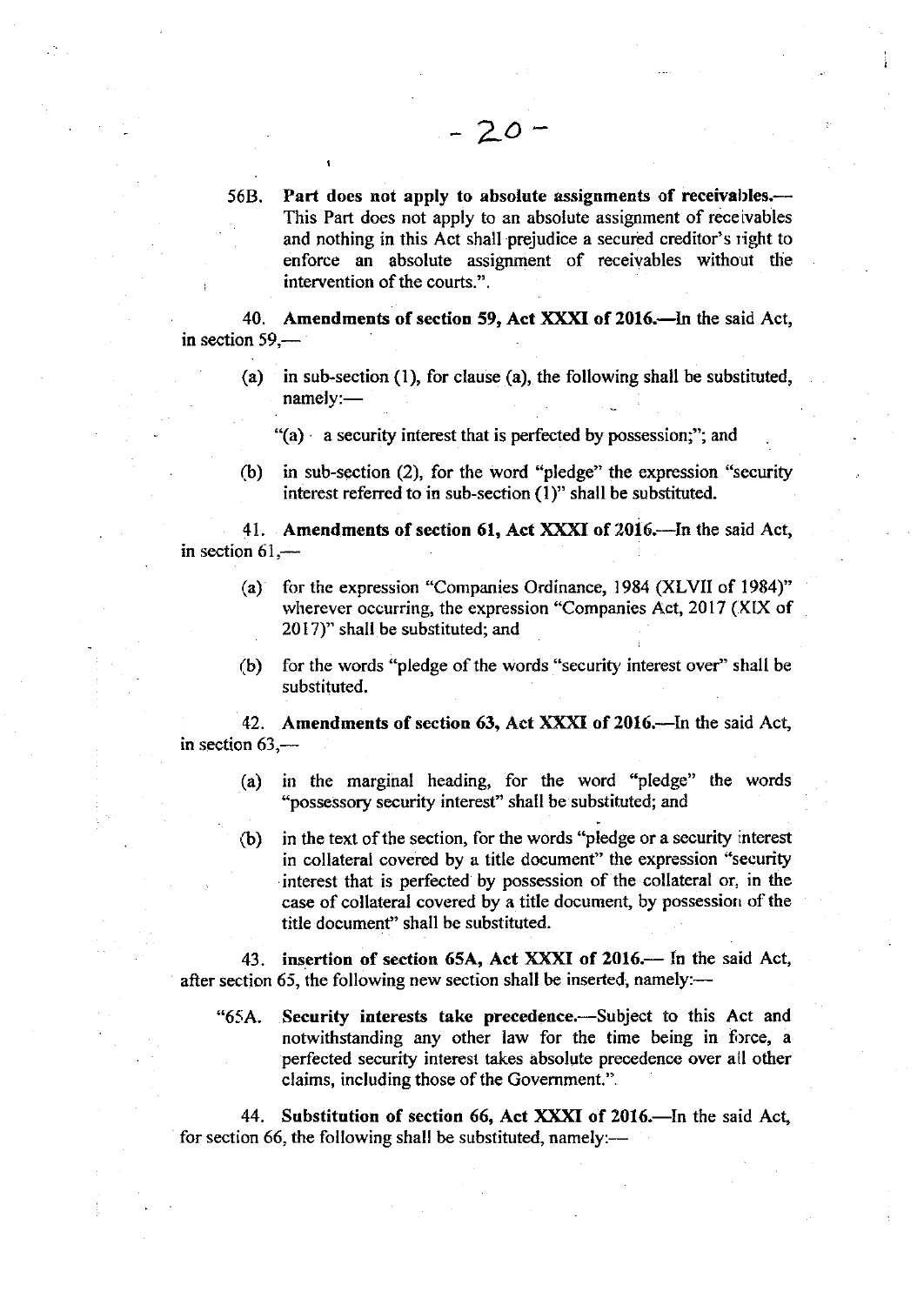"66. Provisions of insolvency laws.—Subject to section 65A, if a customer becomes insolvent, the same rules shall prevail and be observed with regard to the priority of debts upon the distribution of the insolvent customer's estate, the respective rights of the sedured and unsecured creditors and to debts provable as are in force for the time being under the applicable insolvency laws.".

45. Amendment of section 68, Act XXXI of 2016.-In the said Act, in section 68, for the expression "Companies Ordinance, 1984 (XLVII of 1984)" the expression "Companies Act, 2017 (XIX of 2017)" shall be substituted.

46. Amendment of section 70, Act XXXI of 2016.-In the said Act, in section 70, sub-section (2) shall be omitted.

47. Substitution of section 72, Act XXXI of 2016.- In the said Act for section 72 the following shall be substituted, namely:—

"72. Power to make regulations. The Commission may, by notifica**t**i to make regulations. The Commission may, by<br>on in the **Additional Gazette** make regualtions, not inconsistent with the provisions of this Act and the rules made thereunder for carrying out the purposes of this Act.".

48. Amendment of section 73, Act XXXI of 2016.-In the said, in section 73, in sub-section (1), in clause  $(c)$ ,-

- (a) for the word "establishment" the words "operationalization" shall be substituted; and
- (b) for the expression "Federal Govemment in terms of sub-section  $(1)$ " the expression "Commission in terms of sub-section  $(2)$ " shall be substituted.